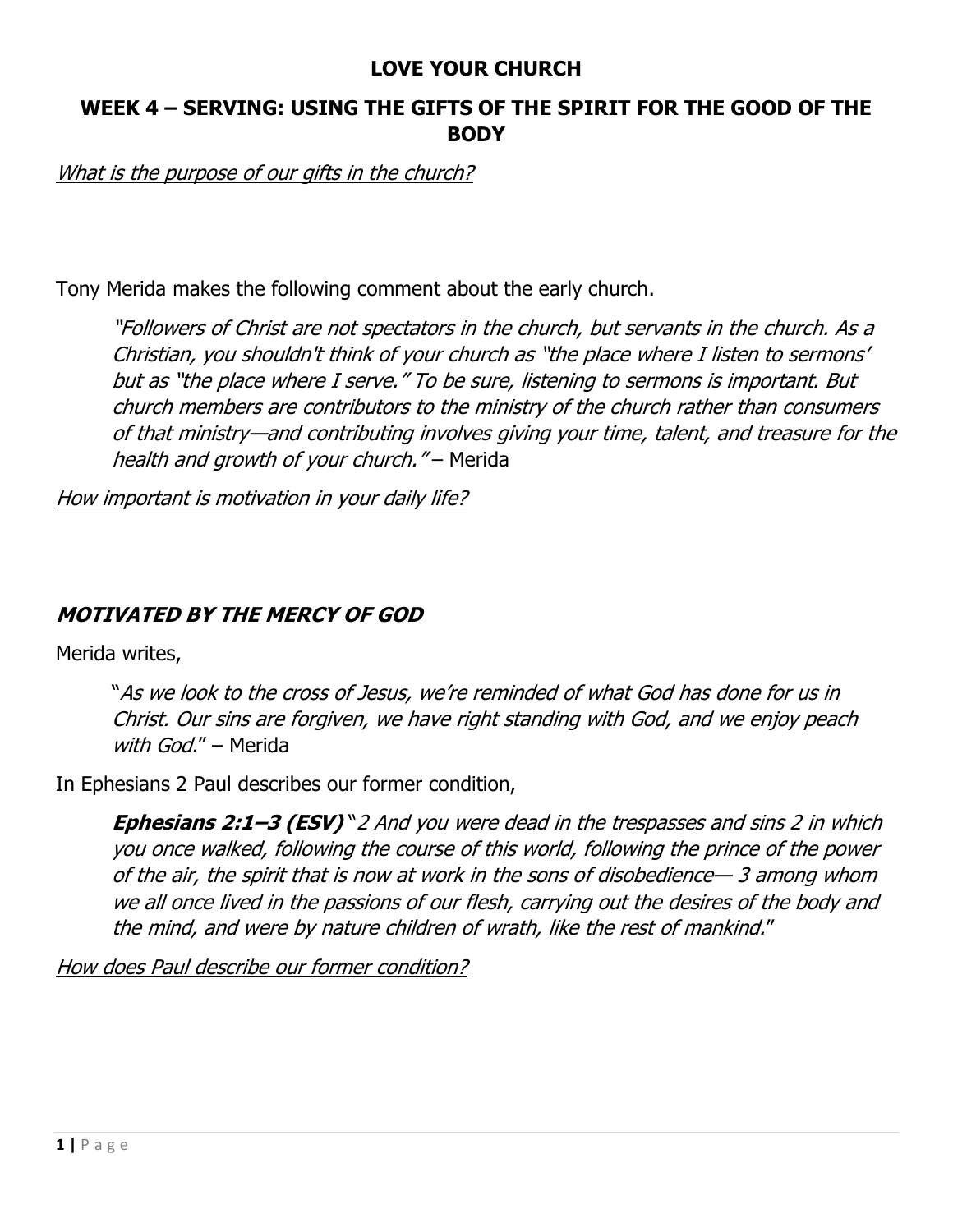**Ephesians 2:4–5 (ESV)** "4 But God, being rich in mercy, because of the great love with which he loved us, 5 even when we were dead in our trespasses, made us alive together with Christ—by grace you have been saved—"

Paul states it this way in Romans 5.

**Romans 5:8 (ESV)** "8 but God shows his love for us in that while we were still sinners, Christ died for us."

How should these truths shape our perspective in terms of service towards our blood bought brothers and sisters?

Look again at Romans 12:1,

**Romans 12:1 (ESV)** "12 I appeal to you therefore, brothers, by the mercies of God, to present your bodies as a living sacrifice, holy and acceptable to God, which is your spiritual worship.

Regarding this verse Merida writes,

"The point is to give your whole self to God (6:13). This is our 'spiritual worship' (12:1), which is better translated your 'reasonable worship/service' or 'rational worship/service.' That is, when you look hard at God's mercy to you, offering yourself to him is the logical, rational, reasonable response." – Merida

He then goes on to describe what it means to worship as a "living sacrifice",

"…our sacrifice is personal: we offer up ourselves to God in worshipful service. We worship by serving, not simply by what we do on Sundays or by singing in our services. We are called to be wholly consecrated worshipers, being committed to God in every realm of life. It's as if we're putting ourselves in the offering plate! This death to self is considered to be 'holy and pleasing to God' (v1 NIV). This is an astonishing thought: that the God of the universe is brought pleasure whenever you or I offer ourselves sacrificially in the service of his people!" – Merida

In verse 2 of Romans 12 we read,

**Romans 12:2 (ESV)** "Do not be conformed to this world, but be transformed by the renewal of your mind, that by testing you may discern what is the will of God, what is good and acceptable and perfect."

Merida then writes regarding this renewal,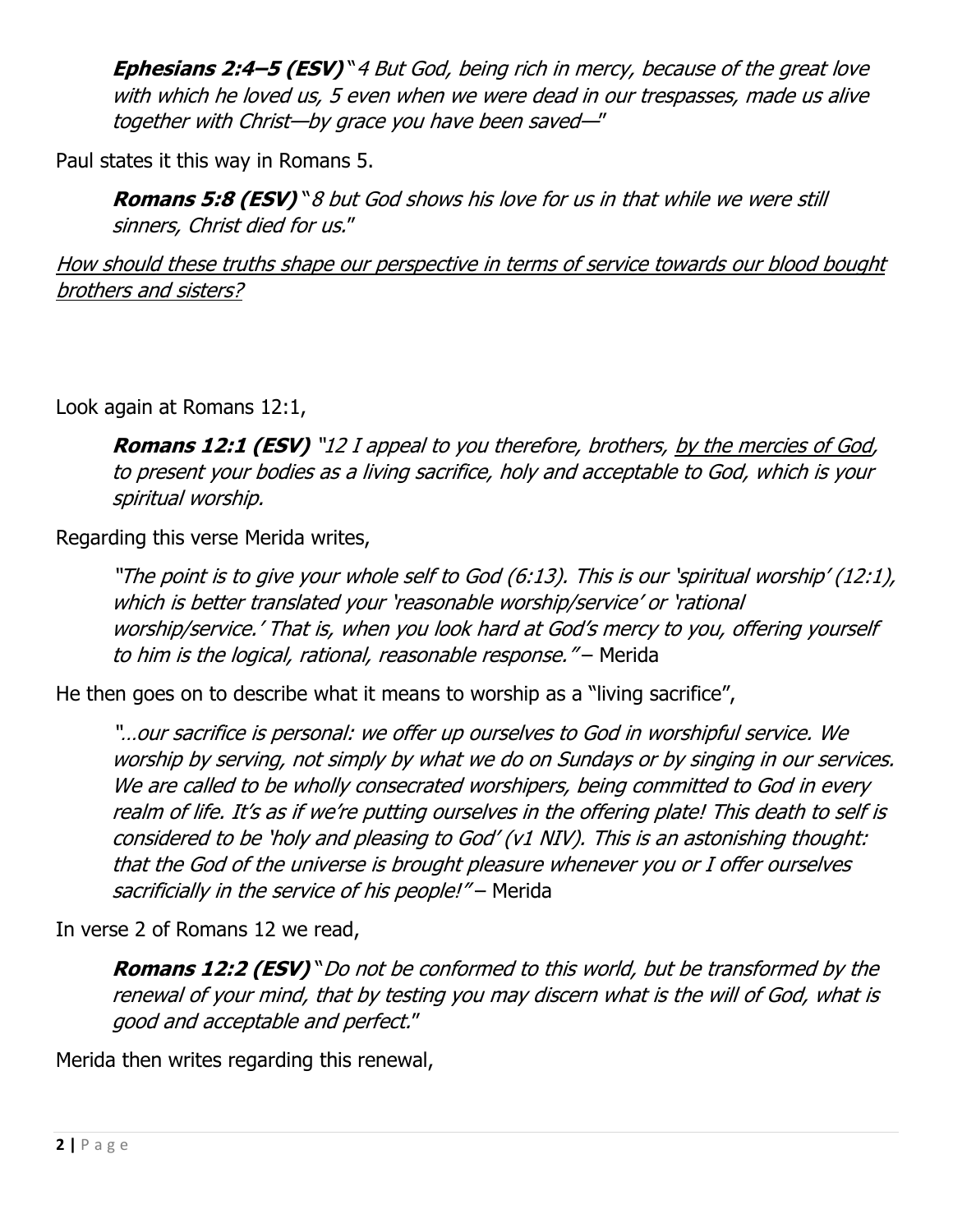"We're to make a break from the "mind that is set on the flesh" (8 v 7), which typifies humanity, and the debased minds of pagans (1 v 28), Our minds are to be renewed by the Spirit (7 v 6; 8 v 27). This involves giving our minds to that which is good, right and beautiful (see Philippians  $4 \vee 8$ ), and not returning to our old way of thinking (Ephesians 4 v 22-32). It involves filling our minds with the truth of Scripture (Colossians 3 v 16). It involves meditating on the glory of God in Christ (2 Corinthians 3 v 18). "- Merida

Merida closes this section with this encouragement,

"So as you think about whether and how to serve your church, ponder the mercy of God toward you. Ponder what you deserve: judgment. Ponder what he's give you instead: salvation. This should stimulate a life of worshipful service." – Merida

How is this challenging you right now?

Secondly we should be…

# **MOTIVATED BY THE GIFTS OF THE SPIRIT**

Merida moves on to verse 3 of Romans 12.

**Romans 12:3 (ESV)** "For by the grace given to me I say to everyone among you not to think of himself more highly than he ought to think, but to think with sober judgment, each according to the measure of faith that God has assigned."

Merida quotes Tim Keller at this point,

"We need to acknowledge what we are good at and what we can do—because doing this makes us able to serve others. We are to think straight about ourselves; neither too low nor too high." (Romans 8 - 16 For You, p 109)

Then regarding the phrase "measure of faith" Merida writes,

"...the phrase 'measure of faith' refers to different spiritual capacities that God apportions to each person, and it is then equivalent to God's distribution of 'spiritual gifts'. So God has given a measure of grace and faith to each member of the church. Each believer has been gifted (1 Peter 4:10). We should not think too highly (nor too lowly) of ourselves when it comes to these gifts, but rather be humble and faithful stewards of them." – Merida

How many of you have been gifted by God to serve in the church? [all of you have!]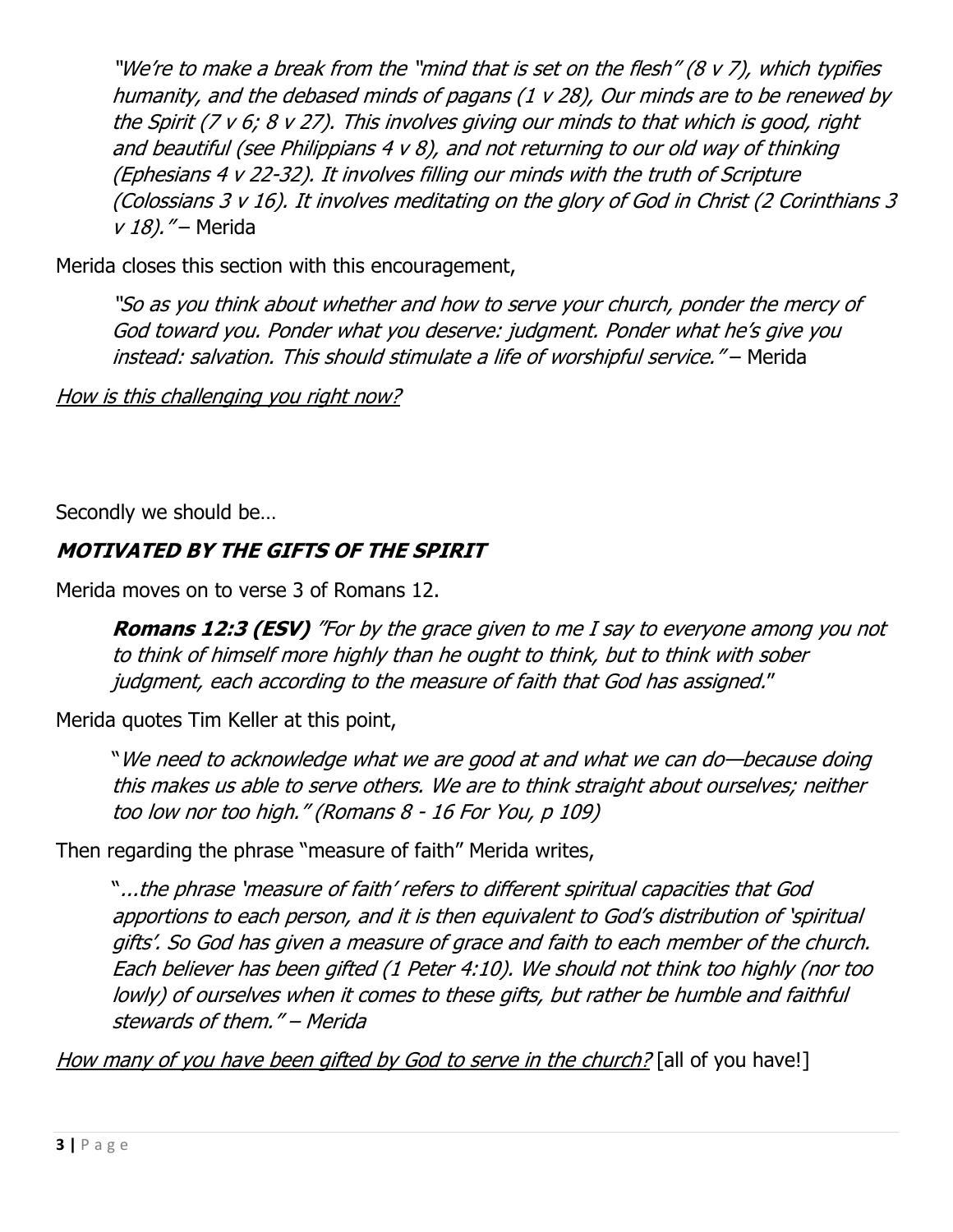In verse 6-8 Paul calls us to, as Merida points out, "use our gifts with excellence and passion".

**Romans 12:6–8 (ESV)** "6 Having gifts that differ according to the grace given to us, let us use them: if prophecy, in proportion to our faith; 7 if service, in our serving; the one who teaches, in his teaching; 8 the one who exhorts, in his exhortation; the one who contributes, in generosity; the one who leads, with zeal; the one who does acts of mercy, with cheerfulness."

#### According to these passages what should our service be characterized by?

**Mark 10:42–45 (ESV)** "42 And Jesus called them to him and said to them, "You know that those who are considered rulers of the Gentiles lord it over them, and their great ones exercise authority over them. 43 But it shall not be so among you. But whoever would be great among you must be your servant, 44 and whoever would be first among you must be slave of all. 45 For even the Son of Man came not to be served but to serve, and to give his life as a ransom for many.""

**2 Corinthians 8:9 (ESV)** "9 For you know the grace of our Lord Jesus Christ, that though he was rich, yet for your sake he became poor, so that you by his poverty might become rich."

**Romans 12:8 (ESV)** "8 the one who exhorts, in his exhortation; the one who contributes, in generosity; the one who leads, with zeal; the one who does acts of mercy, with cheerfulness."

### Merida then writes this,

"In all the detailed discussion and debate about spiritual gifts, let me underscore the obvious point here: use your gifts passionately for the good of the body. You need to be in a local church to be strengthened by the gifts of others, and you need to be in a local church because others need to be built up by your gifts! Gifts are not given for your own self-enjoyment or self-exaltation, or to build your platform. A Christian has no right to withhold his or her gifts from the church. God gave us these gifts because he loves the church, and we are to use our gifts for the good of our brothers and sisters" – Merida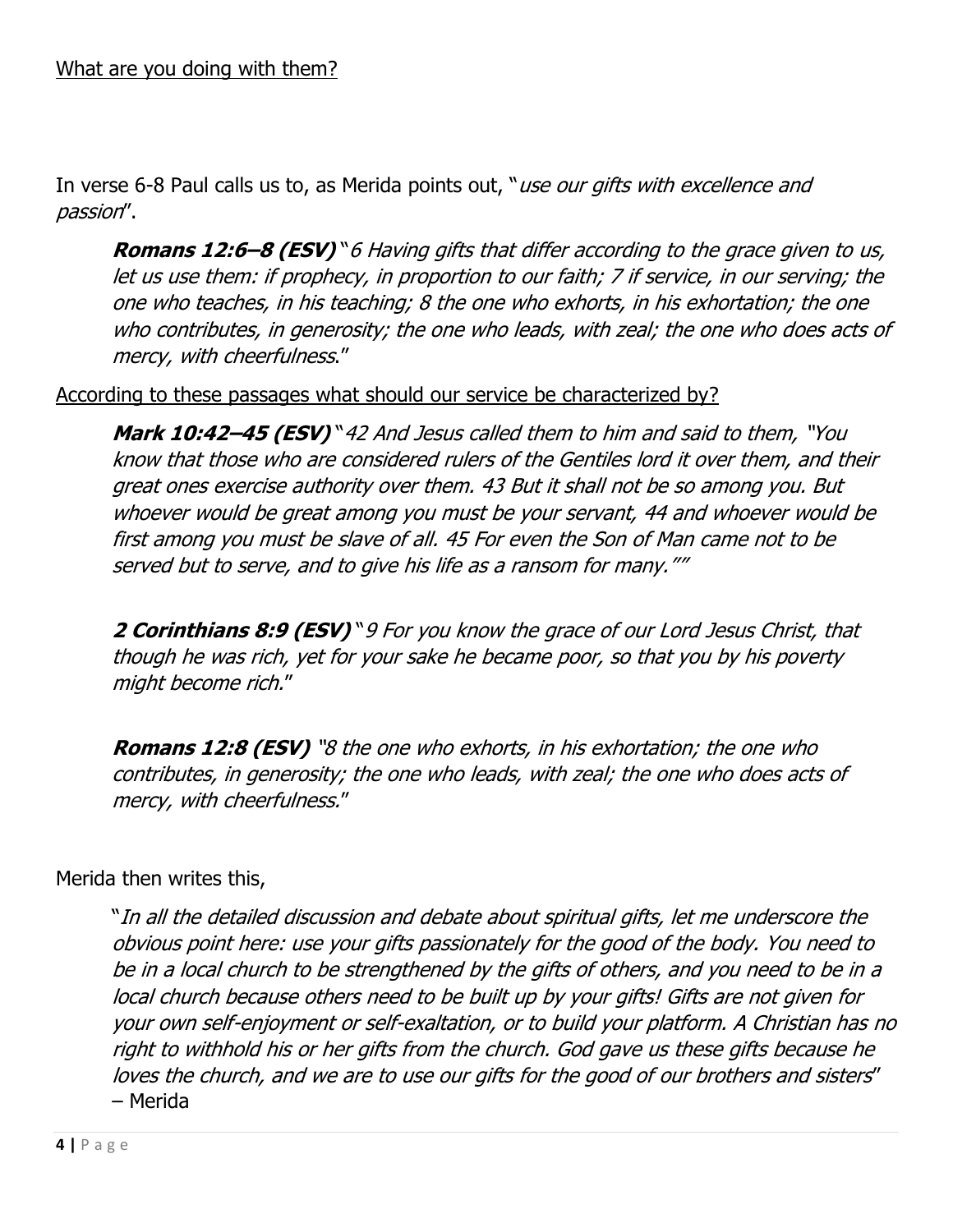Now at this point we might be asking how do we determine our gifts? And should we only serve according to our gifts? Regarding the first question Tim Keller provides two ways we can discover our gifts.

- 1. **Self-examination**: He writes: "What do I enjoy doing? Am I any good at what I enjoy? What kind of ministry is fulfilling? What problems do I most notice? What opportunities do I notice?
- 2. **Experience**: It really takes experience along with trial and error to figure out your gifting. Keller writes, "It is best to try all kinds of ministry as a way to learn your spiritual 'aptitudes'" Keller also suggests studying the biblical lists of gifts in order to see how they align with your experience.

Now regarding the second question, "Should we only serve according to our gifts?" The answer is no. Merida writes,

"While serving in your gifting will bring greater fruit and joy, we shouldn't neglect other aspects of Christian service. Someone may have the gift of contribution but that doesn't mean that only those with that gift should give financially to the ministries of the church! Someone else may have a gift of teaching, but that doesn't mean they are the only ones called to make disciples by teaching (Matthew 28 v 18-26). Still another church member may not have the gift of mercy but we're still all called to show mercy (Micah 6 v 8). So, I would encourage you to be on the lookout for particular ways to use your spiritual gifts, but at the same don't be bothered if you are volunteering for service in a place where you may not be most gifted; see it as an act of loving service. Don't wait on the sidelines for the perfect opportunity to serve, but jump in and get involved." - Merida

I would be curious to know how have you discovered God's gifting in your life?

Thirdly we are…

# **MOTIVATED BY THE RETURN OF CHRIST**

Merida points us to 1 Peter 4:7-11,

**1 Peter 4:7–11 (ESV)** "7 The end of all things is at hand; therefore be self-controlled and sober-minded for the sake of your prayers. 8 Above all, keep loving one another earnestly, since love covers a multitude of sins. 9 Show hospitality to one another without grumbling. 10 As each has received a gift, use it to serve one another, as good stewards of God's varied grace: 11 whoever speaks, as one who speaks oracles of God; whoever serves, as one who serves by the strength that God supplies—in order that in everything God may be glorified through Jesus Christ. To him belong glory and dominion forever and ever. Amen." – Merida